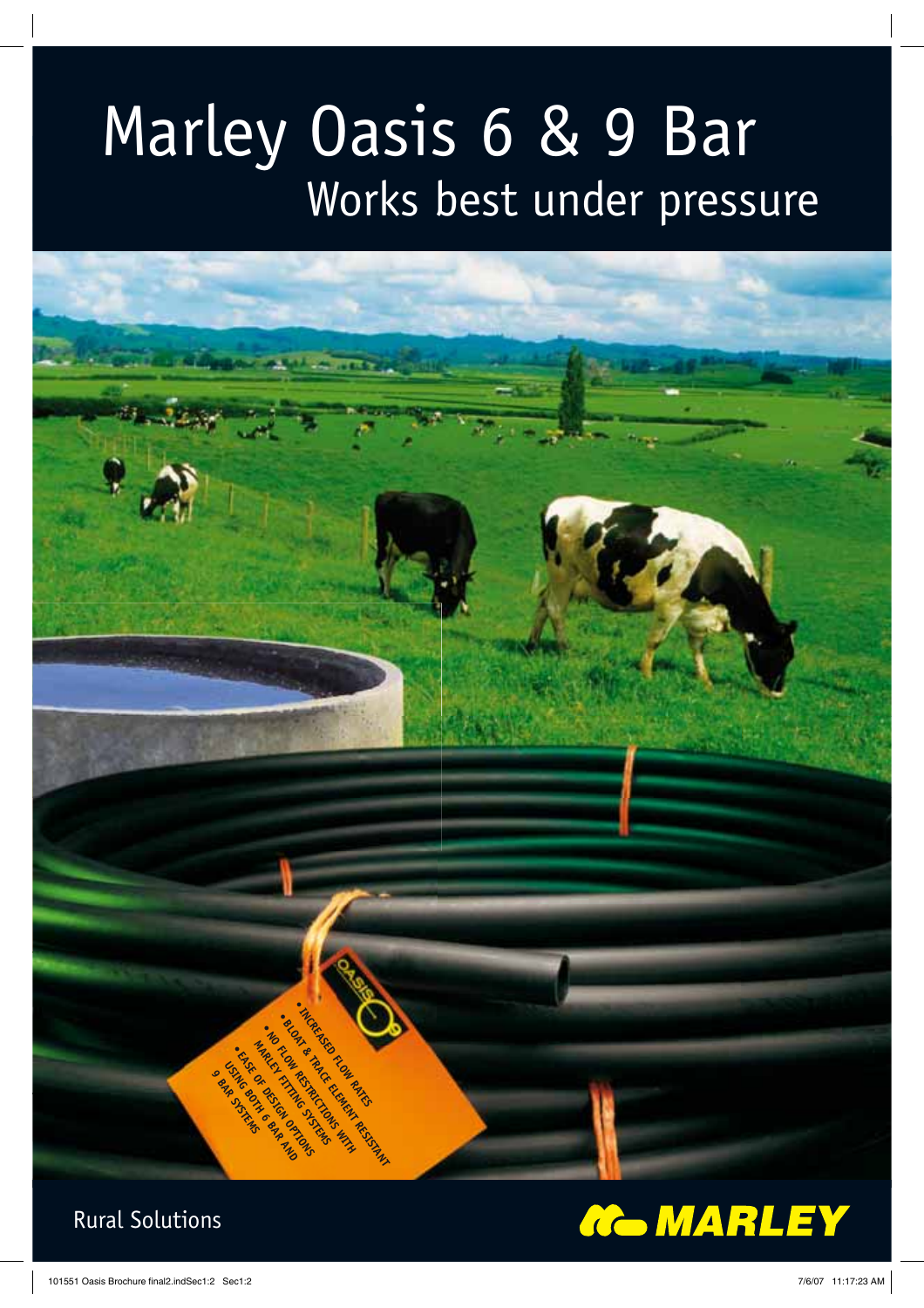# 6 & 9 BAR PIPE SYSTEMS





## Advantages of Marley Oasis

#### **Performance**

Oasis has been specifically engineered by Marley using the very latest materials and technology to meet the high demands of modern large herd farming where breakdowns and average performance is not acceptable.

#### Fitting Compatibility

Both Oasis 6 bar and 9 bar are compatible with Marley's advanced range of fitting systems which offer a full range of options plus one fitting for both pressure ratings. Whilst Oasis 6 bar and 9 bar can be used with all OD fittings currently sold it has been engineered to provide the best performance when used with Marley's range of fitting systems.

#### Improved Flow Rates

Marley Oasis 6 bar when compared to LDPE\* has between 38% and 132% better flow rates depending on pipe dimension (refer table). Oasis 9 bar when compared with other 9 bar rated pipe has between 8% and 18% better flow rates (refer table).

Marley's fitting systems offer less flow restrictions and a more secure fit than internal LDPE\* fittings. Whilst Oasis is compatible with any Metric fittings, Marley recommend that for the best perfomance Oasis 6 bar and 9 bar be used with Marley's range of fitting systems.

#### Higher Pressure Rating

Marley Oasis has a higher pressure rating than LDPE\*. This allows Oasis to be used in a wider range of applications, especially with large dairy herds where higher flow and pressure ratings are required.

#### Bloat Trace Element Resistance

Marley Oasis is suitable for use with active bloat treatments in the water system in accordance with ASTM.D.1693 condition C.

## 9 Bar Systems

Marley Oasis has been designed to provide the same flow rates with both 6 bar and 9 bar. This enables a simpler design process when combining both pressure ratings in one water supply system.

## Flow Rate Comparisons

#### TABLE 1 - Oasis 6 bar

|                     |  | 63mm OASIS delivers 1800 Lt/hr (38%) extra over 50mm LDPE |
|---------------------|--|-----------------------------------------------------------|
| 50mm OASIS delivers |  | 1290 Lt/hr (63%) extra over 40mm LDPE                     |
| 40mm OASIS delivers |  | 540 Lt/hr (42%) extra over 32mm LDPE                      |
| 32mm OASIS delivers |  | 280 Lt/hr (42%) extra over 25mm LDPE                      |
| 25mm OASIS delivers |  | 160 Lt/hr (56%) extra over 20mm LDPE                      |
| 20mm OASIS delivers |  | 130 Lt/hr (132%) extra over 15mm LDPE                     |

#### TABLE 2 - Oasis 9 bar

| 63mm OASIS delivers |  | 720 Lt/hr (13%) extra over 63mm 9 Ag Pipe |
|---------------------|--|-------------------------------------------|
| 50mm OASIS delivers |  | 360 Lt/hr (12%) extra over 50mm 9 Aq Pipe |
| 40mm OASIS delivers |  | 215 Lt/hr (13%) extra over 40mm 9 Ag Pipe |
| 32mm OASIS delivers |  | 145 Lt/hr (18%) extra over 32mm 9 Ag Pipe |
| 25mm OASIS delivers |  | 36 Lt/hr (8%) extra over 25mm 9 Aq Pipe   |
| 20mm OASIS delivers |  | 50 Lt/hr (16%) extra over 20mm 9 Ag Pipe  |

Note: Figures above based on Hydraulic Gradient of 1 metre/100 metres \*LDPE to NZ Standard 7601



### Dimensions and Pressure Ratings

TABLE 3 - Oasis 6 bar

| 0D<br>(mm) | <b>Maximum Pressure</b><br>Rating (bar) | Coil Sizes<br>Coil Sizes (m) |
|------------|-----------------------------------------|------------------------------|
| 25         | g                                       | 50,100,200                   |
| 32         | 6                                       | 50,100,200                   |
| 40         | 6                                       | 50,100,200                   |
| 50         | 6                                       | 50,100,200                   |
| 63         | 6                                       | 50,100,200                   |

#### TABLE 4 - Oasis 9 bar

| 0D<br>(mm) | <b>Maximum Pressure</b><br>Rating (bar) | Coil Sizes<br>Coil Sizes (m) |
|------------|-----------------------------------------|------------------------------|
| 25         | g                                       | 50,100,200                   |
| 32         | g                                       | 50,100,200                   |
| 40         | q                                       | 50,100,200                   |
| 50         | q                                       | 50,100,200                   |
| 63         | q                                       | 50,100,200                   |

Note: 1 har =  $14.2$  PST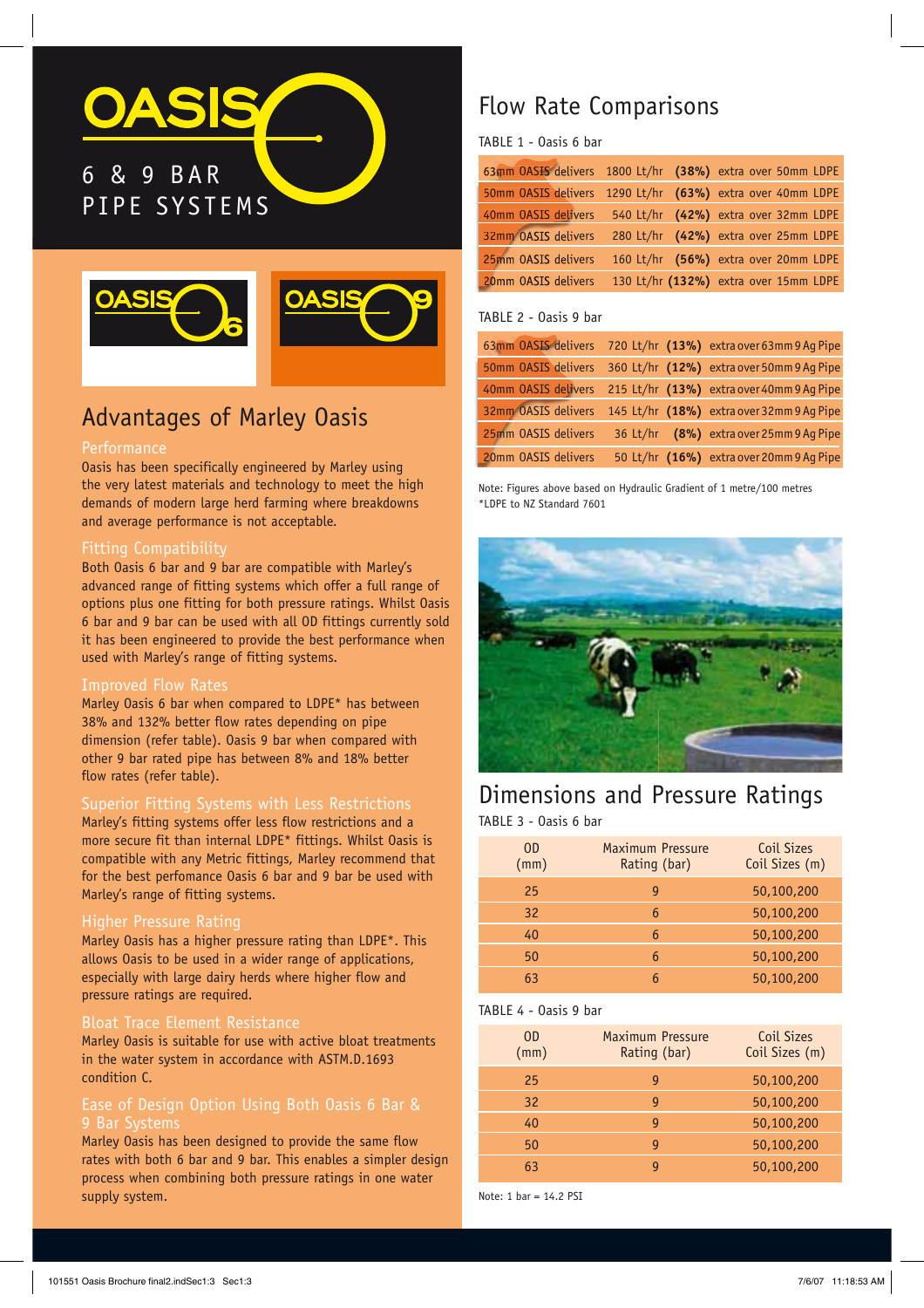## Design Information

#### Pipe Selection

Oasis is a specialty pipe designed to supply water in a farm conversion or farm planning situation. The first consideration in planning a water supply is to decide: (a) Where the pipeline will be situated. (b) How much water will be required for the total 24 hour period.

Table 5 outlines the amount of water you will need and allows for wastage and hot weather evaporation.

#### TABLE 5 - Approximate 24 hour water consumption rates\*

| One person           | $= 182$ litres/24 hours |
|----------------------|-------------------------|
| One milking cow      | $= 140$ litres/24 hours |
| One dry cow or steer | $= 45$ litres/24 hours  |
| One horse            | $= 54$ litres/24 hours  |
| One ewe in milk      | $= 15$ litres/24 hours  |
| One dry sheep        | $= 7$ litres/24 hours   |

\*Water consumption rates allow for all general household water consumption and include water used for farm/milk shed cleaning.

To select the correct diameter of pipe for a water system, the following points must be established:

- 1. Volume of water required at peak period.
- 2. Length of pipe required.
- 3. In the case of a gravity supply system the static pressure that is required. This can be determined by establishing the height of the water source.
- 4. In the case of a pumped system the maximum pumped pressure and flow rate will need to be determined.
- \*Maximum pressure in the pipe must not exceed working pressure.



## Installation Instructions

### Expansion and Contraction

Polyethylene has a relatively high co-efficient of expansion, expanding 2mm per lineal metre of pipe with every  $10^{\circ}$ C increase in pipe material temperature. In above ground installations where the pipe is not fixed and allowed to 'snake', the expansion will be taken up by the flexibility of the pipeline system. When Polyethylene pipe is buried no allowance for expansion and contraction is normally required if the pipeline is permitted to return to normal operating temperature prior to final connection and backfilling.

#### Maximum Flow:

The flow through Marley Oasis will in normal circumstances remain constant throughout the life of the pipeline.

#### Corrosion Resistance:

Marley Oasis is resistant to most forms of chemical attack. It is unaffected by aggressive water or ground conditions and is not subject to electrolytic corrosion.

However, where aggressive chemicals are to be conveyed the suitability for use should be checked against the chemical resistance tables in the Marley Pressure Pipelines Manual.

#### Water Hammer:

Sudden closure or opening of valves in pipelines results in a pressure surge (or 'water hammer'). Valves should therefore be opened and closed slowly.

#### Above Ground Pipelines:

Where Marley Oasis is laid above ground, it is essential to ensure that the pipes are adequately protected from damage by stock and vehicles. Keep pipes away from sharp edges where abrasive action could occur, due to expansion and contraction of pipe, particularly during hot weather. Ensure the pipe has freedom of movement, and if secured to fences the method of clipping should be such that the pipe can move freely when necessary.

It is recommended that where possible, large bore pipe lines are protected from direct sunlight and where ever possible are buried.

#### Buried Pipelines:

Below ground installations should have a minimum cover of 300mm and a greater cover in trafficked areas. Bedding material must not contain any sharp objects such as stones as these can cause indentations and scoring of the pipe. Care should be taken to remove all levelling pegs or temporary packing before the commencement of pipe laying.

#### Ploughing In:

Marley Oasis can be ploughed directly into the ground using a pipe laying plough. The pipe must be stationary in relation to the surrounding soil and special care should be taken that the pipe is not subjected to excessive tension during or after the laying operation. The pipe should be inspected to ensure that it is not being scored by the machine. Soils with sharp stones are considered unsuitable for ploughing in techniques.